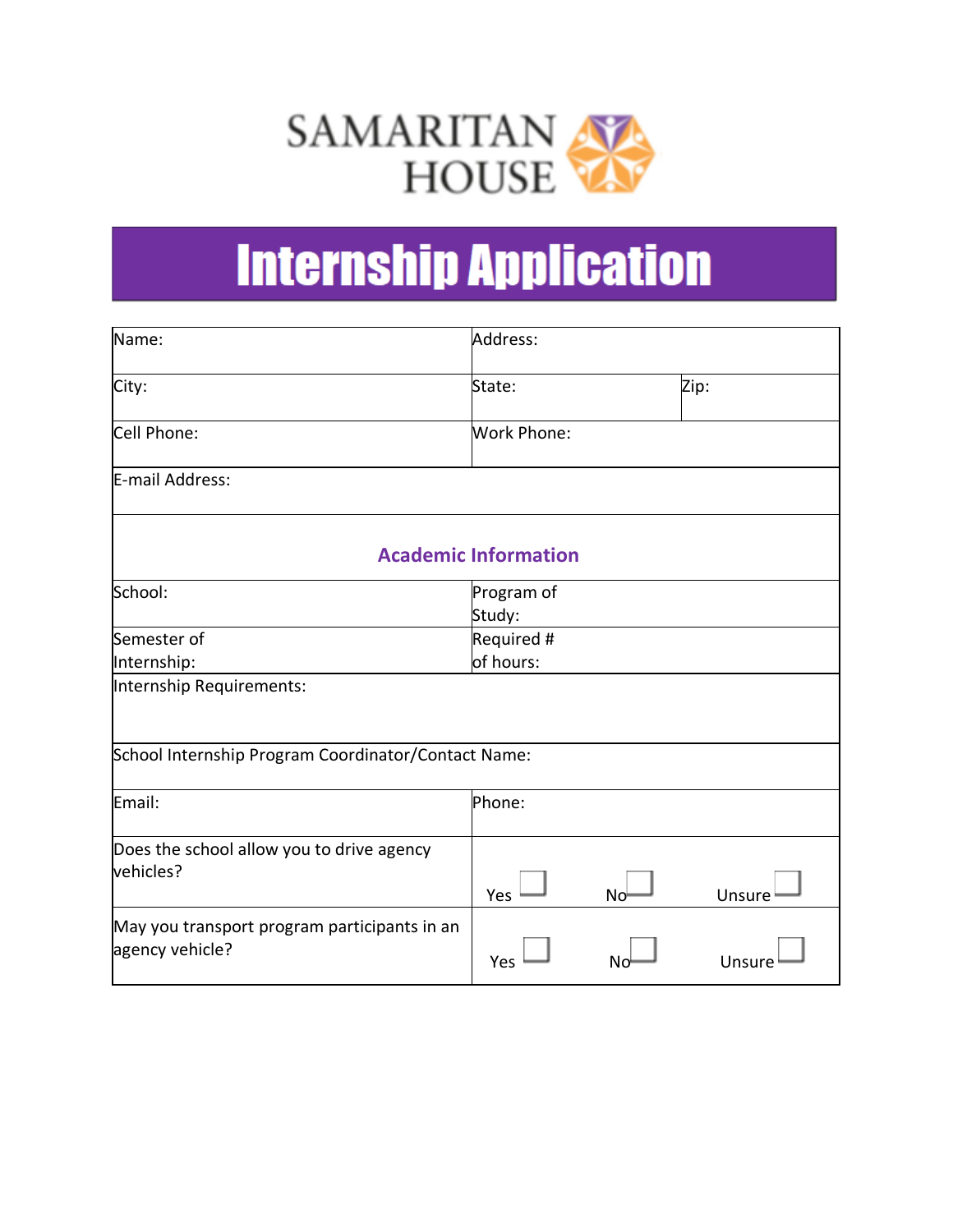| <b>Preferences</b>                                                                                                                                                                                         |                                                                               |  |  |  |
|------------------------------------------------------------------------------------------------------------------------------------------------------------------------------------------------------------|-------------------------------------------------------------------------------|--|--|--|
| Please indicate the departments that interest you. Department descriptions can be found at<br>the end of this document.                                                                                    |                                                                               |  |  |  |
| Intake Department Crisis Hotline/In-Home<br>Advocacy                                                                                                                                                       | Intake Department Victim Advocate                                             |  |  |  |
| <b>Emergency Housing Department Adult</b><br>Case Management                                                                                                                                               | <b>Housing Now Department Housing</b><br>Location Case Management             |  |  |  |
| <b>Emergency Housing Department Children's</b><br><b>Case Management</b>                                                                                                                                   | <b>Housing Now Department Housing</b><br><b>Stabilization Case Management</b> |  |  |  |
| Anti-Trafficking Department Case Management (Graduate-level students only)<br>Please list any specific tasks you are unable to perform due to physical and/or mental limitation<br>or personal preference: |                                                                               |  |  |  |
| When are you available to complete internship hours?<br>Weekdays $\Box$ Weekends $\Box$ Daytime (time:<br>Evenings (time:                                                                                  |                                                                               |  |  |  |
| Please note: Office hours are Monday - Friday, 9am-5pm.<br>Volunteer hours for special events may count toward internship credit hours.                                                                    |                                                                               |  |  |  |
| <b>Skills and Interests</b>                                                                                                                                                                                |                                                                               |  |  |  |
| Languages spoken and/or written fluently:                                                                                                                                                                  |                                                                               |  |  |  |
| Relevant Volunteer or Work Experience:                                                                                                                                                                     |                                                                               |  |  |  |
| Why do you want to intern with Samaritan House and what specific experiences do you hope<br>to gain?                                                                                                       |                                                                               |  |  |  |
| Describe your professional goals for after graduation:                                                                                                                                                     |                                                                               |  |  |  |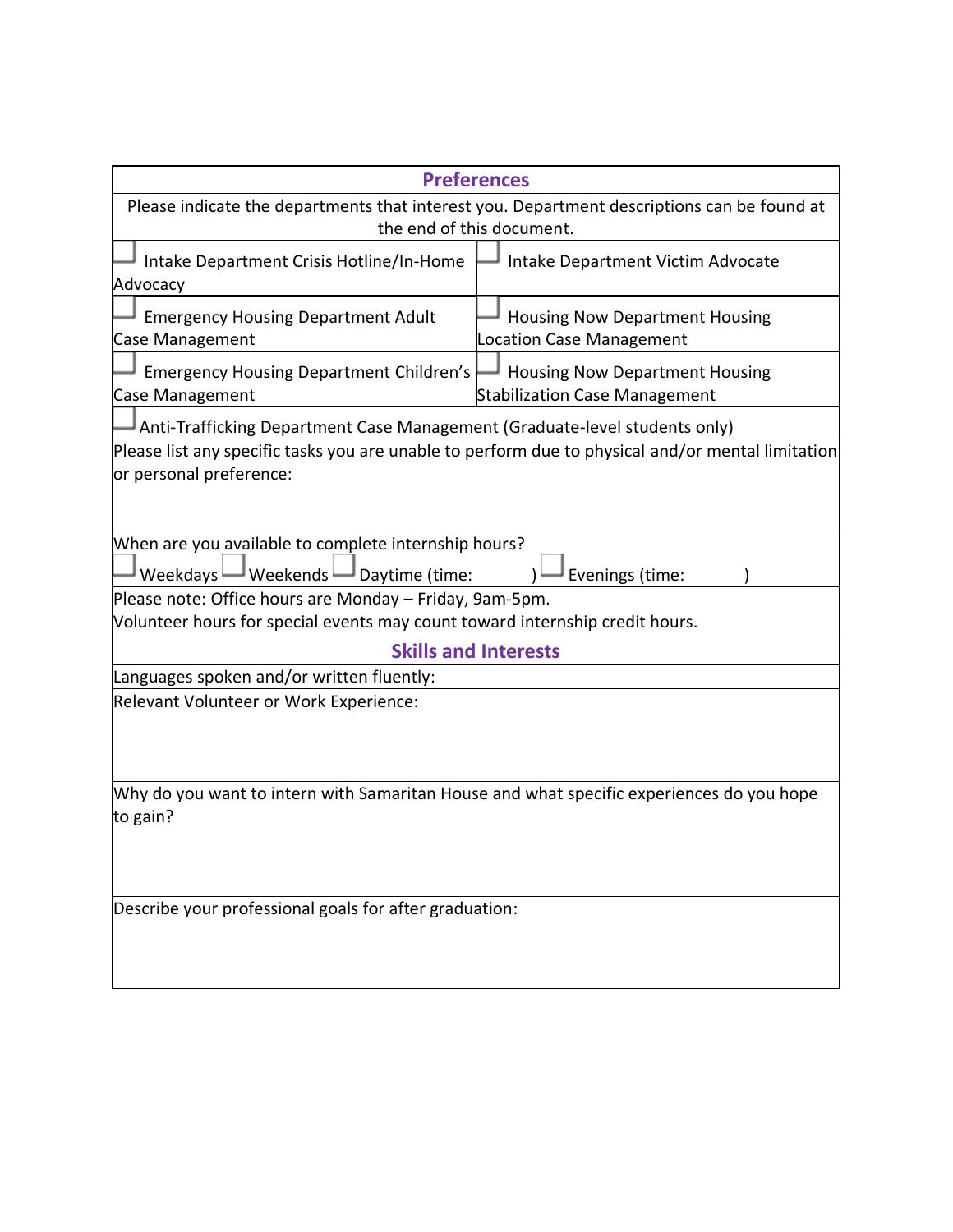| <b>Background Verification</b>                                              |  |  |
|-----------------------------------------------------------------------------|--|--|
| Have you ever been convicted of a criminal offense (misdemeanor or felony)? |  |  |
| Yes<br><b>No</b>                                                            |  |  |
| If yes, please explain:                                                     |  |  |
| Have you ever been charged with neglect, abuse, or assault?                 |  |  |
| Yes<br>No                                                                   |  |  |
| If yes, please explain:                                                     |  |  |
| Has your driver's license ever been suspended or revoked in any state?      |  |  |
| <b>Yes</b><br>No.                                                           |  |  |
| If yes, please explain:                                                     |  |  |
| Do you have any substance use history SHI should be aware of?               |  |  |
| Yes<br>No                                                                   |  |  |
| If yes, please explain:                                                     |  |  |

| <b>References</b> |      |       |       |  |  |
|-------------------|------|-------|-------|--|--|
|                   | Name | Email | Phone |  |  |
| Personal          |      |       |       |  |  |
| Professional      |      |       |       |  |  |
| Professional      |      |       |       |  |  |

| <b>Emergency Contact Information</b> |                  |  |
|--------------------------------------|------------------|--|
| lName:                               | Relationship:    |  |
| Cell Phone:                          | Alternate Phone: |  |

## **\*\* Please attach a current resume to this application\*\***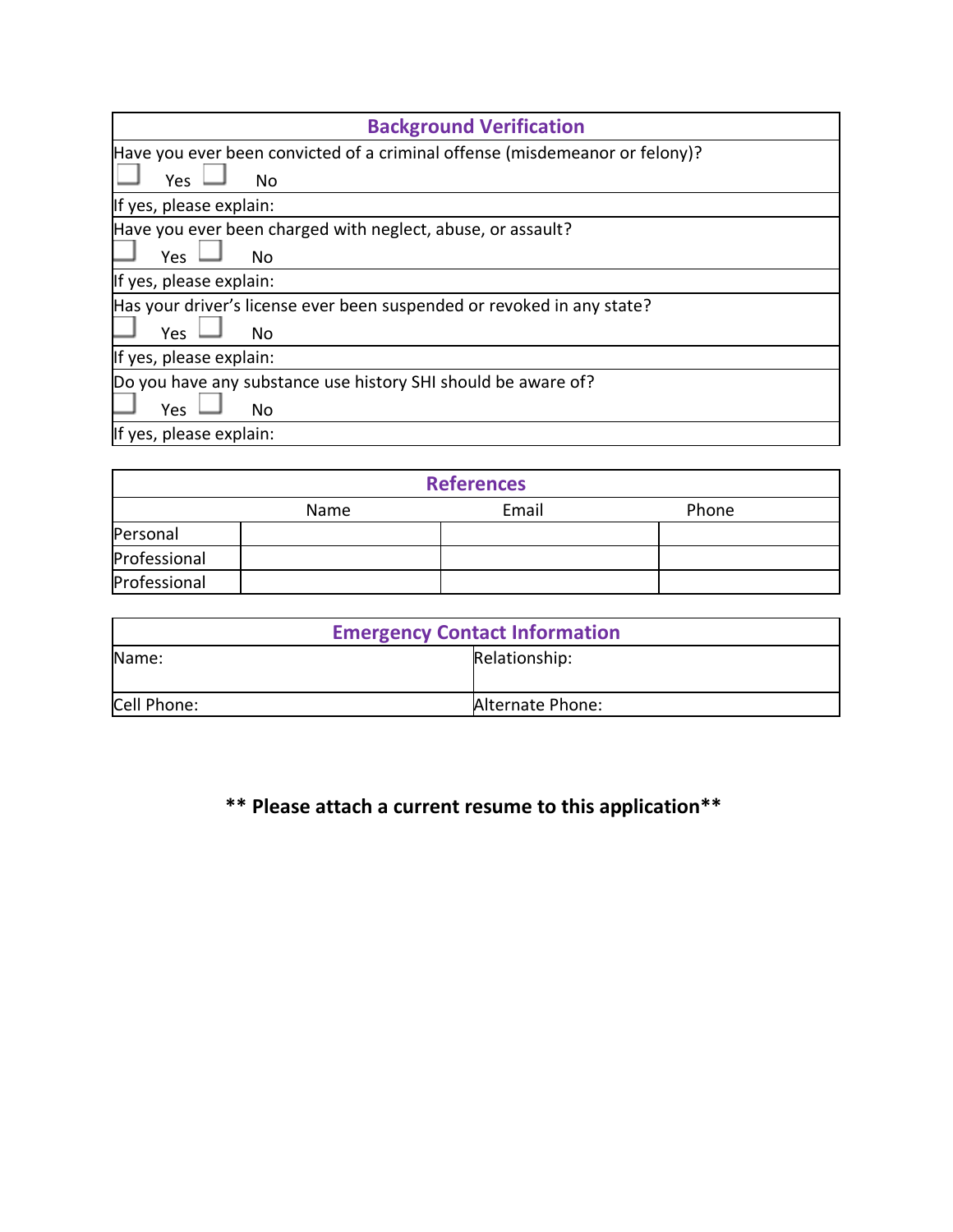

I hereby certify the information contained in this application is true and correct to the best of my knowledge and belief. I understand SHI may need to do one or all the following screenings (Criminal Background, Child Protective Service Record, Sexual Offender Record and Driving Record). And the results of those screenings may affect my eligibility for an internship placement. All information on this application and proceeding screening will be kept confidential and measures will be taken to protect your privacy.

| Name:      | Date: |  |
|------------|-------|--|
| Signature: | Date: |  |
|            |       |  |

Thank you for your interest in Samaritan House! Please return this completed application to **Dani Miller-Holmes.** Fax: 757-631-0747 E-mail: danim@samaritanhouseva.org

*The mission of Samaritan House is to foster personal safety, growth and self-sufficiency in adults and their children through freedom from sexual and domestic violence, human trafficking, and homelessness.*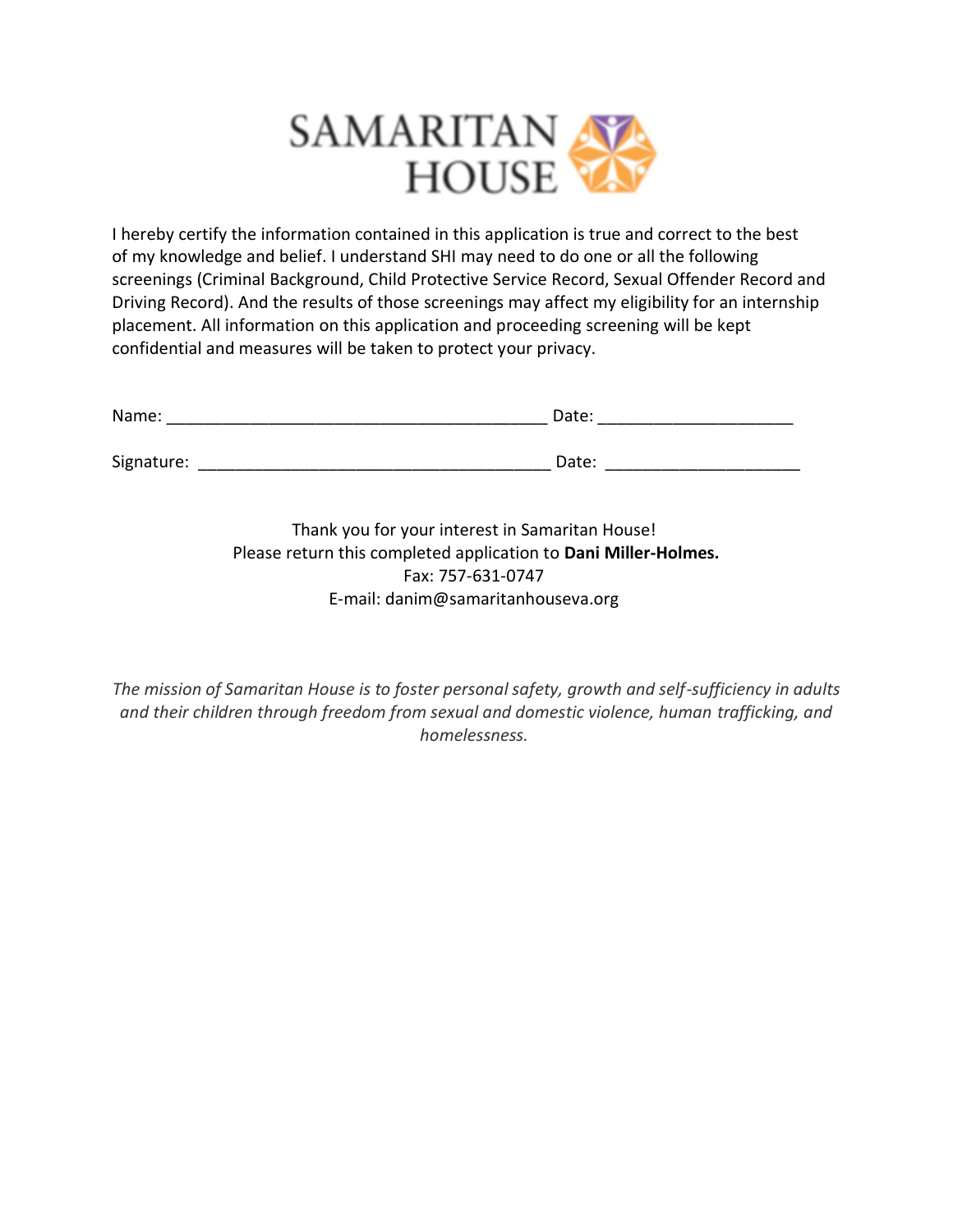#### **Description of Departments and their Functions**

#### **A** Intake and Victim Advocacy Department

- **Intake Coordinators** are available 24 hours a day, 7 days a week to respond to a crisis in emergency housing, respond to referral for services from the City of Virginia Beach (homeless) or our own Hotline (DV, SA, HT), determine imminent vs. non-imminent danger, complete intake for emergency housing, enter program participant data and service transactions, complete emergency housing checks, and to be available to listen to a program participant in need outside of regular business hours.
- **Victim Advocates** provide court accompaniment and support to program participants who are involved in the legal process as it relates to domestic violence. They assist program participants in filing for a protective order, custody/visitation/support, and in obtaining legal representation.  VAs also speak with individuals in the community interested in attending the DV support group or counseling with the YWCA. One VA is available each weekday at the FANS office at the Virginia Beach Juvenile and Domestic Relations Court to provide information or support to anyone who is there for a DV issue. Another VA who is assigned to the 3<sup>rd</sup> Precinct of the VBPD is responsible for running a report of all individuals who were identified as the victim of domestic abuse and making a cold call to them to offer any SH services.

#### **A** Emergency Housing Department

- **Emergency Housing Adult Case Managers** work with individuals and families in emergency housing and hotels when the houses are at capacity and the program participant is in imminent danger. CMs work with the adult program participants to complete an initial needs assessment and to develop a housing-focused case plan. They meet with the program participants at least once per week to ensure they are working on their goals, provide referrals to community partners for services such as eyeglasses and counseling, and advocate for program participants who are trying to obtain or maintain mainstream benefits such as SNAP or Medicaid. CMs also provides emotional support to program participants as they navigate the homeless system.
- **Children's Case Manager** provides services to children in emergency housing and the community. Every child who enters emergency housing is assessed for developmental delays from one month of age to 5 years of age. Children from 3-17 years of age are assessed for any sign of trauma symptoms. The parent also completes and initial needs for the children to address any medical, mental health, education, and/or social needs.  Advocacy is provided to program participants as they work with Project Hope to keep the children enrolled in school or to get childcare assistance at social services among other places. Children referred for services from the community are also assessed using a modified initial needs and the same screening tools based on age. All children with identified needs or delays are assisted in connecting with community partners such as licensed counselors or child development specialists.